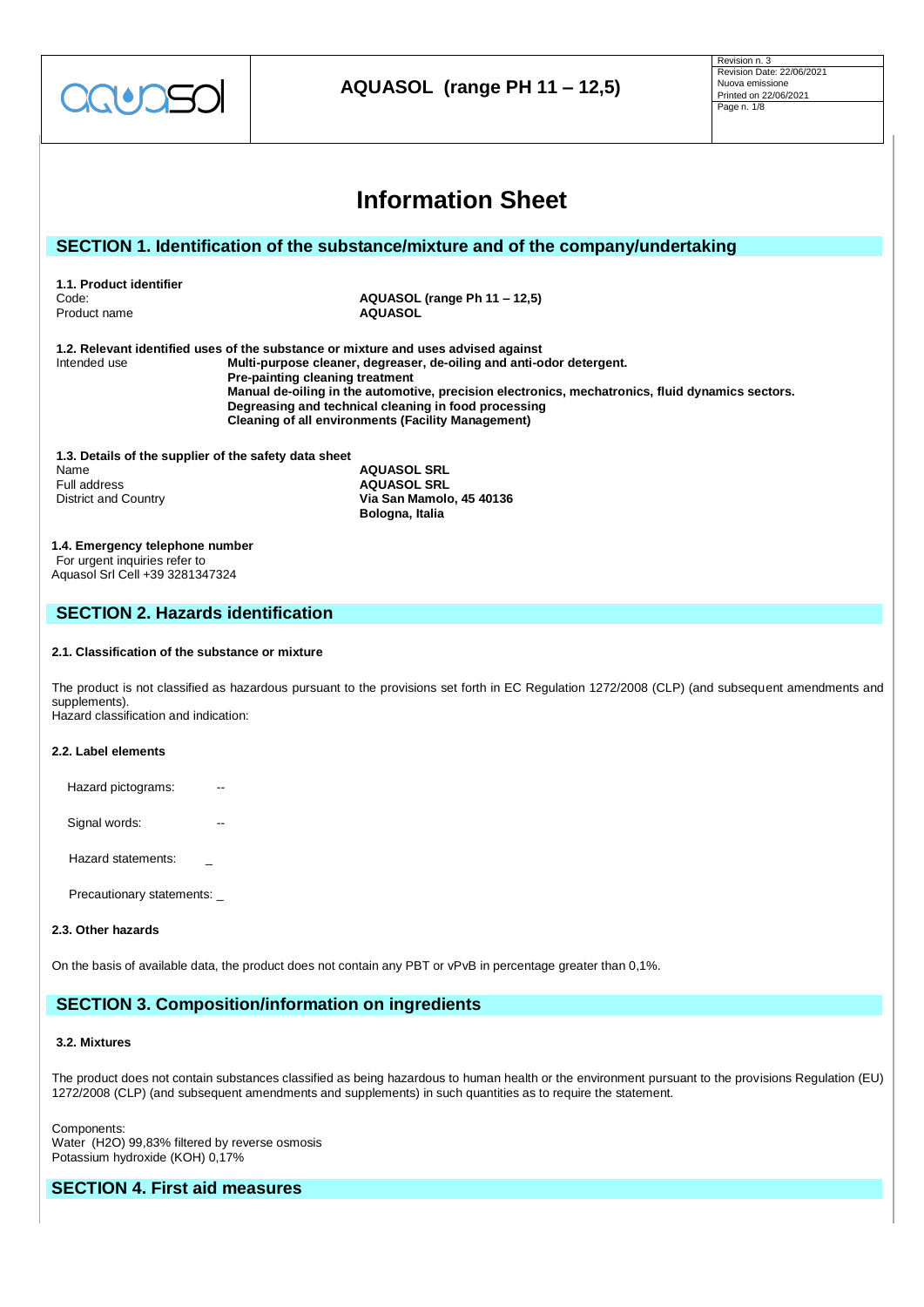

#### **4.1. Description of first aid measures**

#### INGESTION

In case of accidental ingestion, as a precaution drink plenty of water. The product is however well tolerated. If you feel unwell, contact a doctor immediately. SKIN CONTACT

In case of skin irritation, immediately wash the irritated parts with water. SEE A DOCTOR if irritation persists.

EYE CONTACT In case of irritation of the eyes, rinse them with a direct stream of water for as long as necessary. Remove contact lenses and continue rinsing. SEEK MEDICAL ADVICE IMMEDIATELY if irritation persists.

INHALATION Not dangerous if inhaled

#### **4.2. Most important symptoms and effects, both acute and delayed**

Specific information on symptoms and effects caused by the product are unknown.

#### **4.3. Indication of any immediate medical attention and special treatment needed**

Specific treatment: none Interaction with Other Chemicals Increasing Toxicity: None known Medical Conditions Aggravated by Exposure: None known

# **SECTION 5. Firefighting measures**

#### **5.1. Extinguishing media**

SUITABLE EXTINGUISHING EQUIPMENT The extinguishing equipment should be of the conventional kind: carbon dioxide, foam, powder and water spray. UNSUITABLE EXTINGUISHING EQUIPMENT None in particular.

#### **5.2. Special hazards arising from the substance or mixture**

HAZARDS CAUSED BY EXPOSURE IN THE EVENT OF FIRE Do not breathe combustion products.

#### **5.3. Advice for firefighters**

#### GENERAL INFORMATION

Use jets of water to cool the containers to prevent product decomposition and the development of substances potentially hazardous for health. Always wear full fire prevention gear. Collect extinguishing water to prevent it from draining into the sewer system. Dispose of contaminated water used for extinction and the remains of the fire according to applicable regulations.

SPECIAL PROTECTIVE EQUIPMENT FOR FIRE-FIGHTERS

Normal fire fighting clothing i.e. fire kit (BS EN 469), gloves (BS EN 659) and boots (HO specification A29 and A30) in combination with self-contained open circuit positive pressure compressed air breathing apparatus (BS EN 137).

# **SECTION 6. Accidental release measures**

#### **6.1. Personal precautions, protective equipment and emergency procedures**

Use breathing equipment if fumes or powders are released into the air. These indications apply for both processing staff and those involved in emergency procedures.

#### **6.2. Environmental precautions**

The product must not penetrate into the sewer system or come into contact with surface water or ground water.

#### **6.3. Methods and material for containment and cleaning up**

Confine using earth or inert material. Collect as much material as possible and eliminate the rest using jets of water. Contaminated material should be disposed of in compliance with the provisions set forth in point 13.

#### **6.4. Reference to other sections**

Any information on personal protection and disposal is given in sections 8 and 13.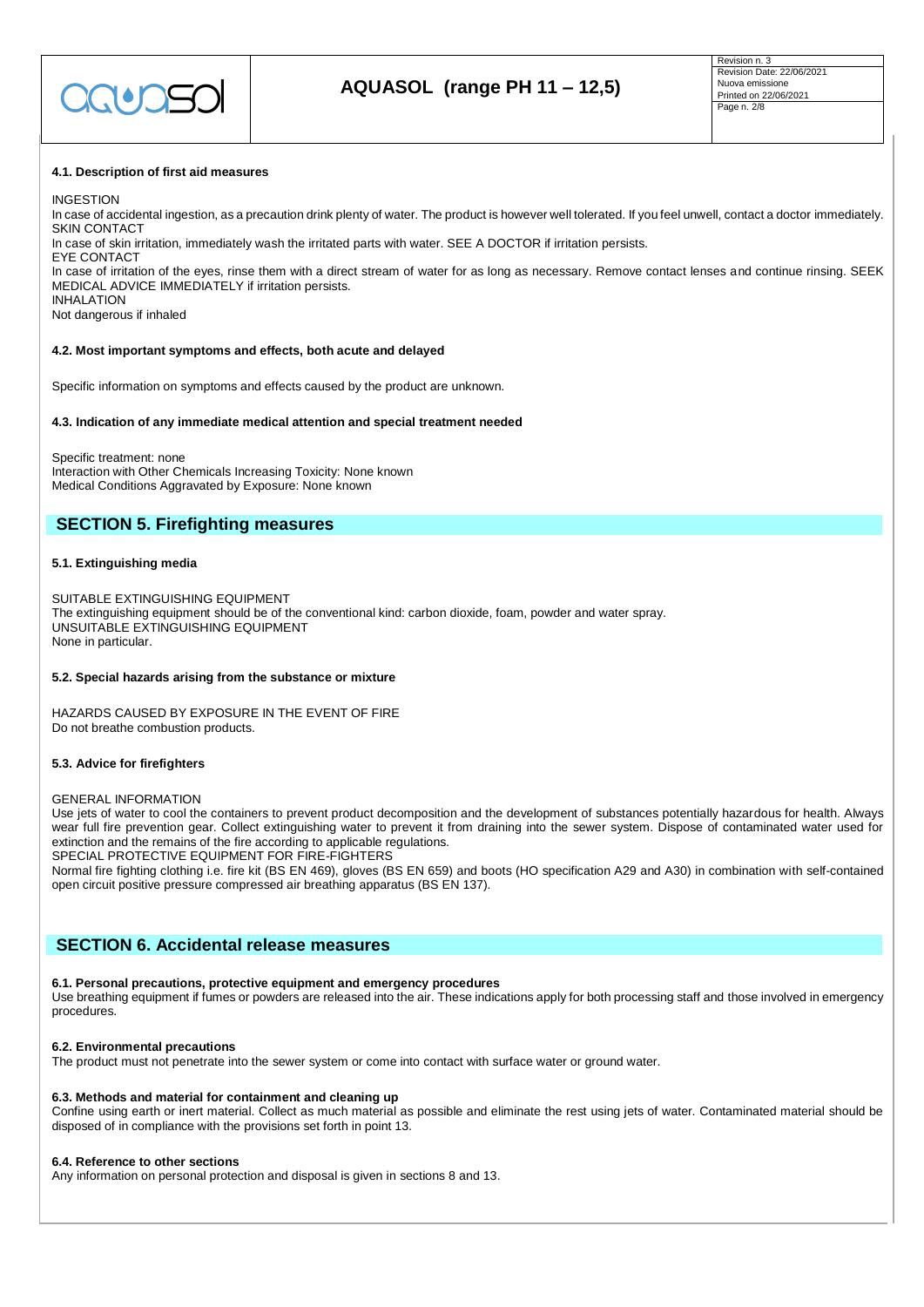

# **SECTION 7. Handling and storage**

## **7.1. Precautions for safe handling**

Before handling the product, consult all the other sections of this material safety data sheet. Avoid leakage of the product into the environment. Do not eat, drink or smoke during use.

### **7.2. Conditions for safe storage, including any incompatibilities**

Keep the product in well-closed and clearly labeled containers. Store in a cool, ventilated and dry place indoors. Store above zero. Keep away from direct sunlight exposure. Keep containers away from any incompatible materials, see section 10 for details.

**7.3. Specific end use(s)** Information not available

## **SECTION 8. Exposure controls/personal protection**

#### **8.1. Control parameters**

Information not available

## **8.2. Exposure controls**

Comply with the safety measures usually applied when handling chemical substances.

HAND PROTECTION Based on the pH value of the product, we recommend using CE I gloves in line with standards EN 420 and EN 374.

SKIN PROTECTION None required. Long sleeve and long pants are recommended (no specific material)

EYE PROTECTION None required. It is recommended to wear protective eyewear if sensitive or allergic to alkaline ionized water

RESPIRATORY PROTECTION None required, unless indicated otherwise in the chemical risk assessment.

## ENVIRONMENTAL EXPOSURE CONTROLS

The emissions generated by manufacturing processes, including those generated by ventilation equipment, should be checked to ensure compliance with environmental standards. This product does not contain components that have non-regulatory occupational exposure limits (OEL)

# **SECTION 9. Physical and chemical properties**

## **9.1. Information on basic physical and chemical properties**

| Appearance                     | liquid                                |
|--------------------------------|---------------------------------------|
| Colour                         | transparent                           |
| Odour                          | odourless                             |
| Odour threshold                | Not determined                        |
| рH                             | 12.46                                 |
|                                |                                       |
| Melting point / freezing point | $0^\circ$ C (32 $^\circ$ F)           |
| Initial boiling point          | 100° C (212° F)                       |
| Flash point                    | Not determined                        |
| Evaporation rate               | Not determined                        |
| Flammability (solid, gas)      | Not applicable. The product is liquid |
| Lower inflammability limit     | Not applicable                        |

Method:Potenziometrico Concentration:0,13 Temperature:25 C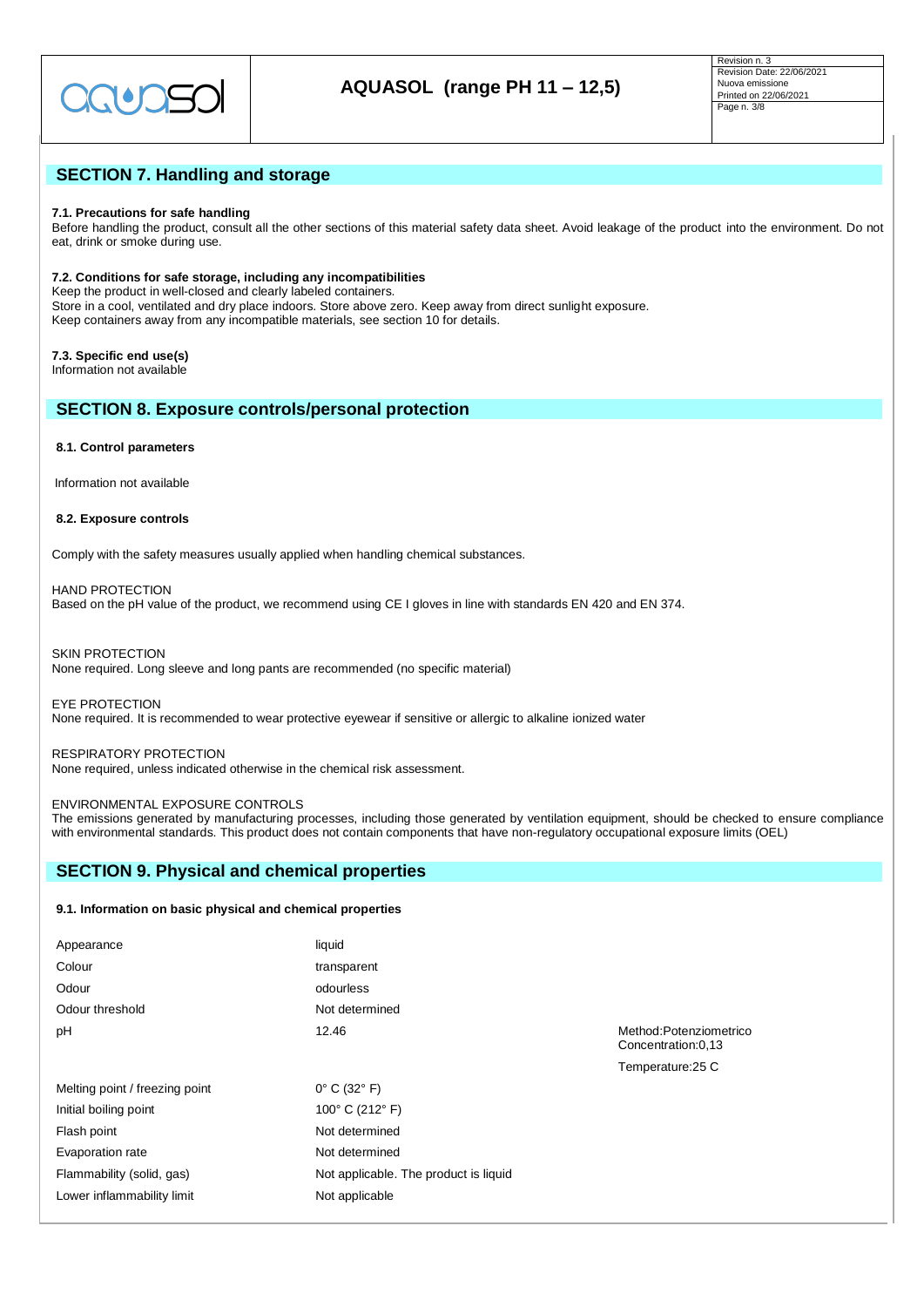

| Upper inflammability limit             | Not applicable                                      |                        |  |
|----------------------------------------|-----------------------------------------------------|------------------------|--|
| Lower explosive limit                  | Not applicable                                      |                        |  |
| Upper explosive limit                  | Not applicable                                      |                        |  |
| Vapour pressure                        | 17,5 mmHg 20°C                                      |                        |  |
| Vapour density                         | 1,0 $(25^{\circ} C)$                                |                        |  |
| Solubility                             | 100% solubile in acqua                              |                        |  |
| Partition coefficient: n-octanol/water | log Pow: -0,467                                     |                        |  |
| Auto-ignition temperature              | Not applicable                                      |                        |  |
| Decomposition temperature              | Not applicable                                      |                        |  |
| Viscosity                              | Kinematic viscosity ( $m2/s$ a 20 °C)<br>6          | $1,1-1,01x10$          |  |
| Explosive properties                   | Dynamic viscosity (mPa·s a 20 °C)<br>Not applicable | $1.002 \times 10^{-3}$ |  |
| Oxidising properties                   | Not applicable                                      |                        |  |

## **9.2. Other information**

Information not available

# **SECTION 10. Stability and reactivity**

## **10.1. Reactivity**

There are no particular risks of reaction with other substances in normal conditions of use.

## **10.2. Chemical stability**

The product is stable in normal conditions of use and storage.

## **10.3. Possibility of hazardous reactions**

No hazardous reactions are foreseeable in normal conditions of use and storage.

## **10.4. Conditions to avoid**

None in particular. However the usual precautions used for chemical products should be respected.

## **10.5. Incompatible materials**

Information not available

## **10.6. Hazardous decomposition products**

Information not available

# **SECTION 11. Toxicological information**

According to currently available data, this product has not yet produced health damages. Anyway, it must be handled according to good industrial practices.

## **11.1. Information on toxicological effects**

Metabolism, toxicokinetics, mechanism of action and other information

Information not available

Information on likely routes of exposure Eye Contact: Eye exposure may cause mild irritation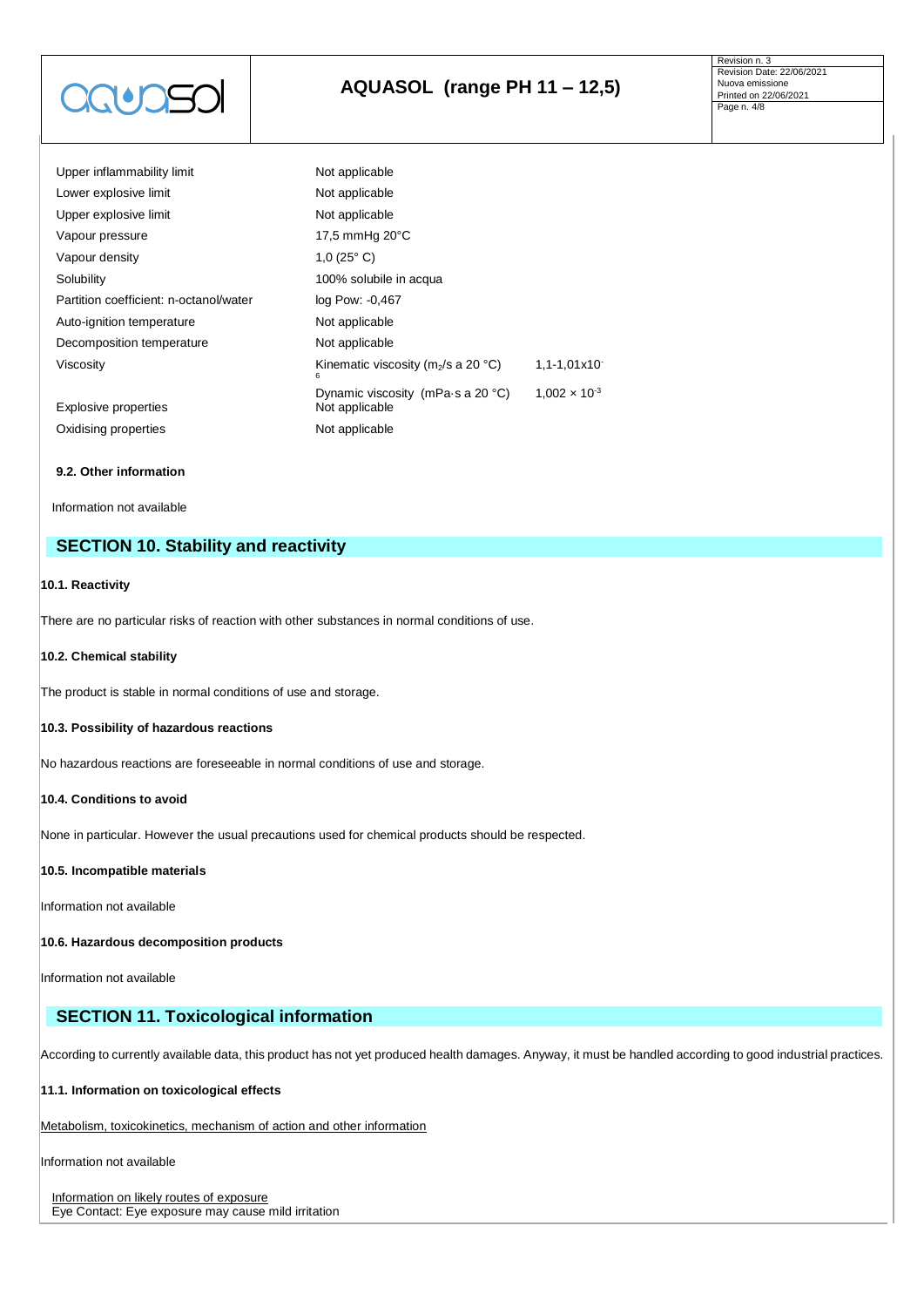

Revision n. 3 Revision Date: 22/06/2021 Nuova emissione Printed on 22/06/2021 Page n. 5/8

Skin contact: no negative effects on the skin Inhalation: Inhalation of this product does NOT cause upper airway irritation Ingestion: Ingestion of this product does NOT cause redness, irritation, ulceration, edema, irritation or burns of the mouth, esophagus and glottis. In some cases, mild diarrhea may occur.

Delayed and immediate effects as well as chronic effects from short and long-term exposure

Information not available

Interactive effects

Information not available

ACUTE TOXICITY

LC50 (Inhalation) of the mixture: Not classified (no significant component) LD50 (Oral) of the mixture: Not classified (no significant component) LD50 (Dermal) of the mixture: Not classified (no significant component)

SKIN CORROSION / IRRITATION Does not meet the classification criteria for this hazard class

**SERIOUS EYE DAMAGE / IRRITATION** Does not meet the classification criteria for this hazard class

RESPIRATORY OR SKIN SENSITISATION Does not meet the classification criteria for this hazard class

**GERM CELL MUTAGENICITY** Does not meet the classification criteria for this hazard class

CARCINOGENICITY Does not meet the classification criteria for this hazard class

REPRODUCTIVE TOXICITY Does not meet the classification criteria for this hazard class

STOT - SINGLE EXPOSURE Does not meet the classification criteria for this hazard class

STOT - REPEATED EXPOSURE Does not meet the classification criteria for this hazard class

ASPIRATION HAZARD Does not meet the classification criteria for this hazard class

# **SECTION 12. Ecological information**

Use this product according to good working practices. Avoid littering. Inform the competent authorities, should the product reach waterways or contaminate soil or vegetation.

**12.1. Toxicity** Information not available

**12.2. Persistence and degradability**

Information not available

**12.3. Bioaccumulative potential**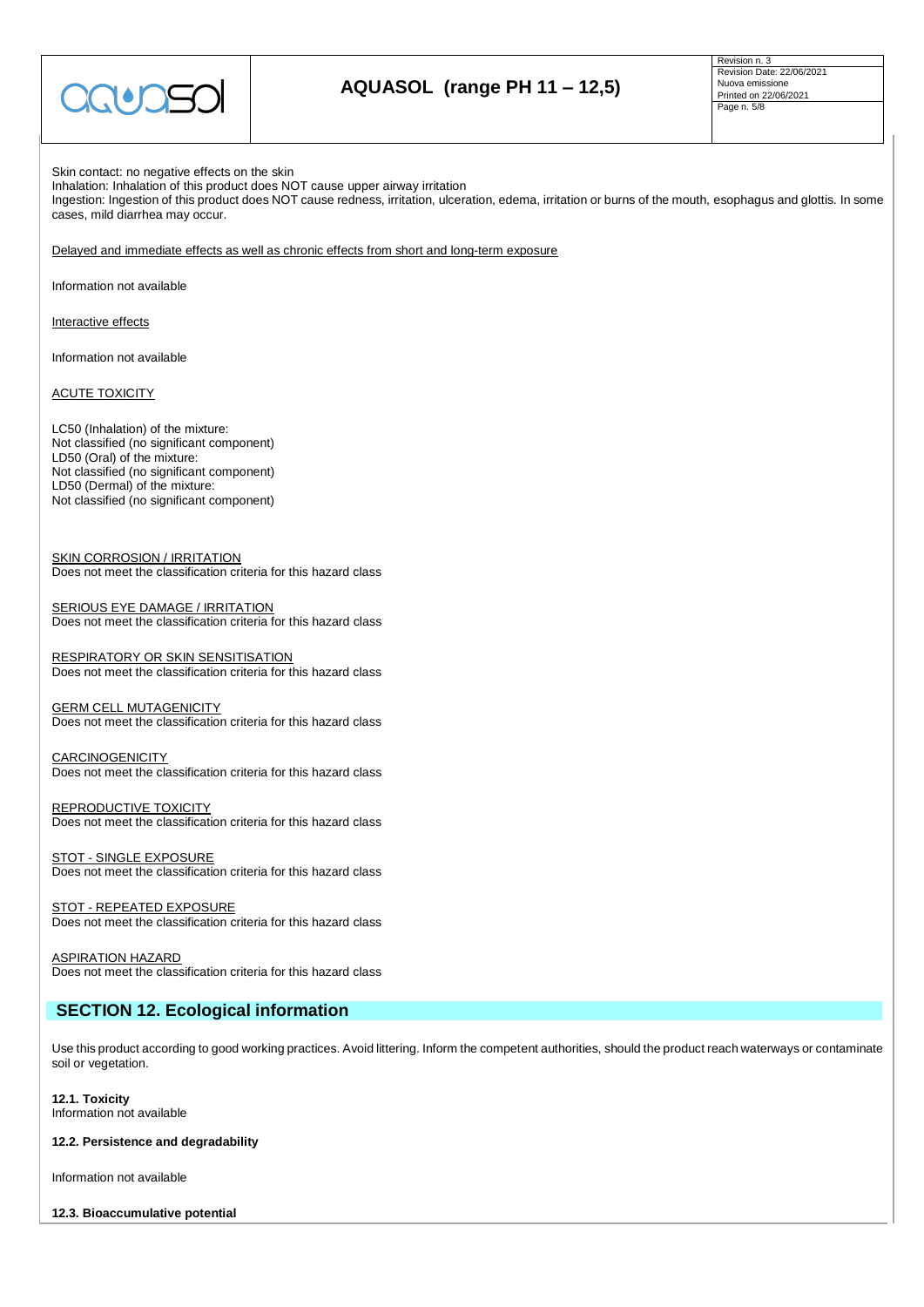

Information not available

## **12.4. Mobility in soil**

Information not available

## **12.5. Results of PBT and vPvB assessment**

On the basis of available data, the product does not contain any PBT or vPvB in percentage greater than 0,1%.

#### **12.6. Other adverse effects**

Information not available

# **SECTION 13. Disposal considerations**

## **13.1. Waste treatment methods**

Reuse, when possible. Neat product residues should be considered special non-hazardous waste. Disposal must be performed through an authorised waste management firm, in compliance with national and local regulations. CONTAMINATED PACKAGING Contaminated packaging must be recovered or disposed of in compliance with national waste management regulations. If properly washed with mains water they can be reused.

# **SECTION 14. Transport information**

The product is not dangerous under current provisions of the Code of International Carriage of Dangerous Goods by Road (ADR) and by Rail (RID), of the International Maritime Dangerous Goods Code (IMDG), and of the International Air Transport Association (IATA) regulations.

#### **14.1. UN number**

Not applicable

**14.2. UN proper shipping name**

Not applicable

**14.3. Transport hazard class(es)**

Not applicable

#### **14.4. Packing group**

Not applicable

**14.5. Environmental hazards**

Not applicable

**14.6. Special precautions for user**

Not applicable

## **14.7. Transport in bulk according to Annex II of Marpol and the IBC Code**

Information not relevant

# **SECTION 15. Regulatory information**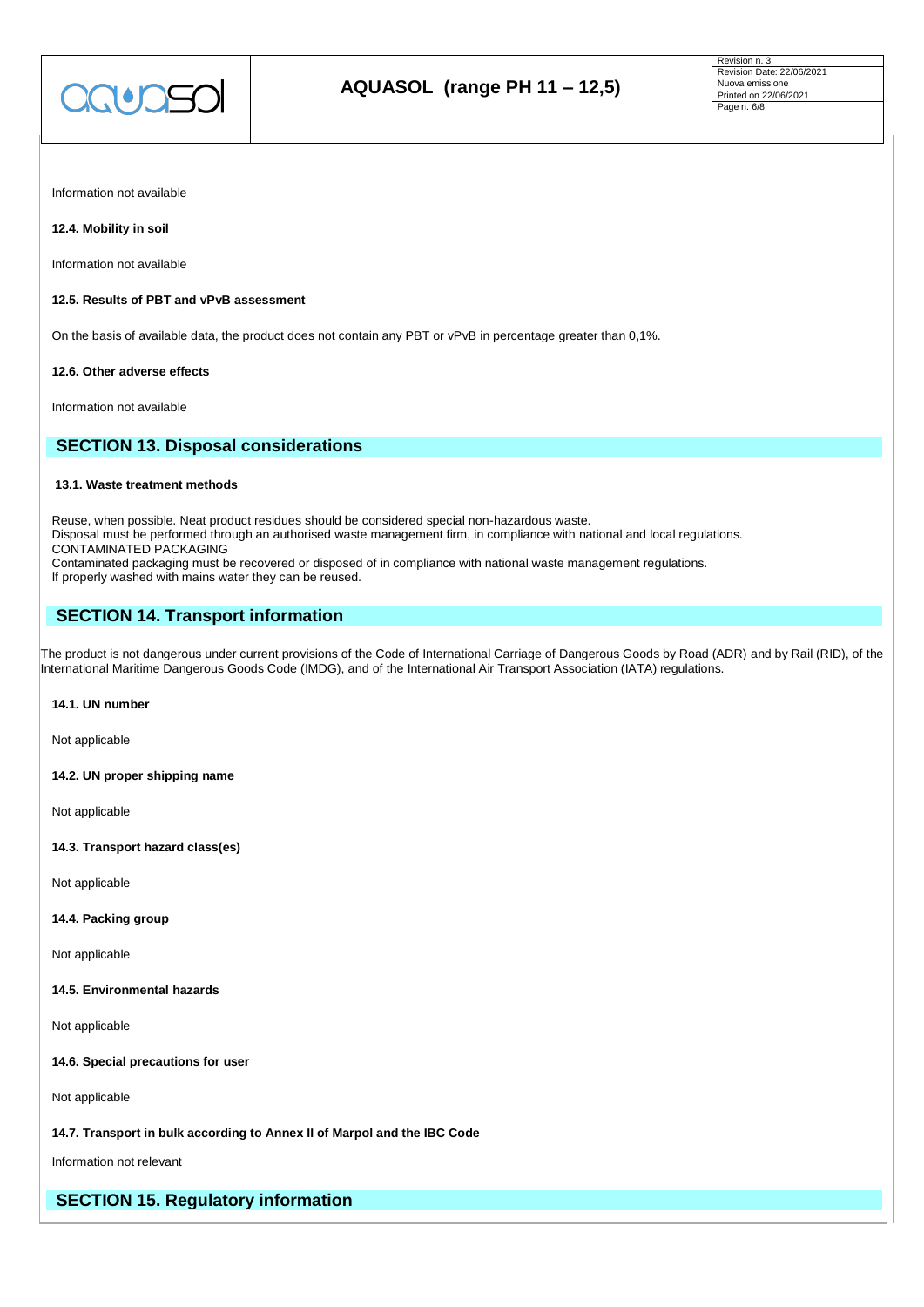

# **AQUASOL (range PH 11 – 12,5)**

Revision n. 3 Revision Date: 22/06/2021 Nuova emissione Printed on 22/06/2021 Page n. 7/8

| 15.1. Safety, health and environmental regulations/legislation specific for the substance or mixture           |
|----------------------------------------------------------------------------------------------------------------|
| Seveso Category - Directive 2012/18/EC: None                                                                   |
| Restrictions relating to the product or contained substances pursuant to Annex XVII to EC Regulation 1907/2006 |
| None                                                                                                           |
| Substances in Candidate List (Art. 59 REACH)                                                                   |
| On the basis of available data, the product does not contain any SVHC in percentage greater than 0,1%.         |
| Substances subject to authorisation (Annex XIV REACH)                                                          |
| None                                                                                                           |
| Substances subject to exportation reporting pursuant to (EC) Reg. 649/2012:                                    |
| None                                                                                                           |
| Substances subject to the Rotterdam Convention:                                                                |
| None                                                                                                           |
| Substances subject to the Stockholm Convention:                                                                |
| None                                                                                                           |
| Healthcare controls                                                                                            |

Information not available

German regulation on the classification of substances hazardous to water (AwSV, vom 18. April 2017)

WGK 1: Low hazard to waters

#### **15.2. Chemical safety assessment**

A chemical safety assessment has not been performed for the preparation/for the substances indicated in section 3.

# **SECTION 16. Other information**

LEGEND:

- ADR: European Agreement concerning the carriage of Dangerous goods by Road
- CAS NUMBER: Chemical Abstract Service Number
- CE50: Effective concentration (required to induce a 50% effect)
- CE NUMBER: Identifier in ESIS (European archive of existing substances)
- CLP: EC Regulation 1272/2008
- DNEL: Derived No Effect Level
- EmS: Emergency Schedule
- GHS: Globally Harmonized System of classification and labeling of chemicals
- IATA DGR: International Air Transport Association Dangerous Goods Regulation
- IC50: Immobilization Concentration 50%
- IMDG: International Maritime Code for dangerous goods
- IMO: International Maritime Organization
- INDEX NUMBER: Identifier in Annex VI of CLP
- LC50: Lethal Concentration 50%
- LD50: Lethal dose 50%
- OEL: Occupational Exposure Level
- PBT: Persistent bioaccumulative and toxic as REACH Regulation
- PEC: Predicted environmental Concentration
- PEL: Predicted exposure level
- PNEC: Predicted no effect concentration